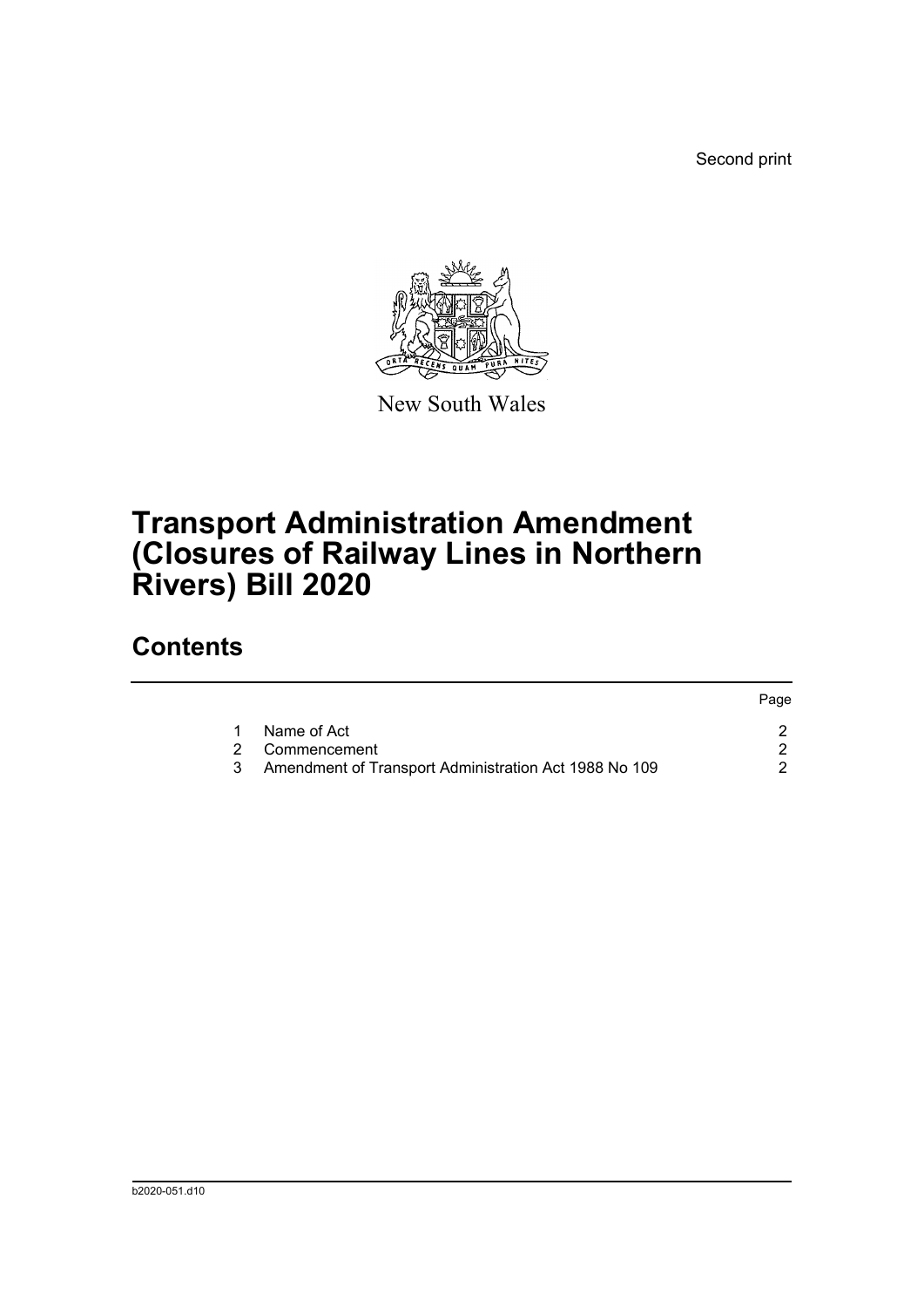*This public bill which originated in the Legislative Assembly, has passed and is now ready for presentation to the Legislative Council for its concurrence.*

> *Clerk of the Legislative Assembly. Legislative Assembly, Sydney, , 2020*



New South Wales

## **Transport Administration Amendment (Closures of Railway Lines in Northern Rivers) Bill 2020**

Act No , 2020

An Act to amend the *Transport Administration Act 1988* to authorise the closure of railway lines between Crabbes Creek and Condong and between Casino and Bentley and to retain the land in public ownership.

*EXAMINED*

*Speaker*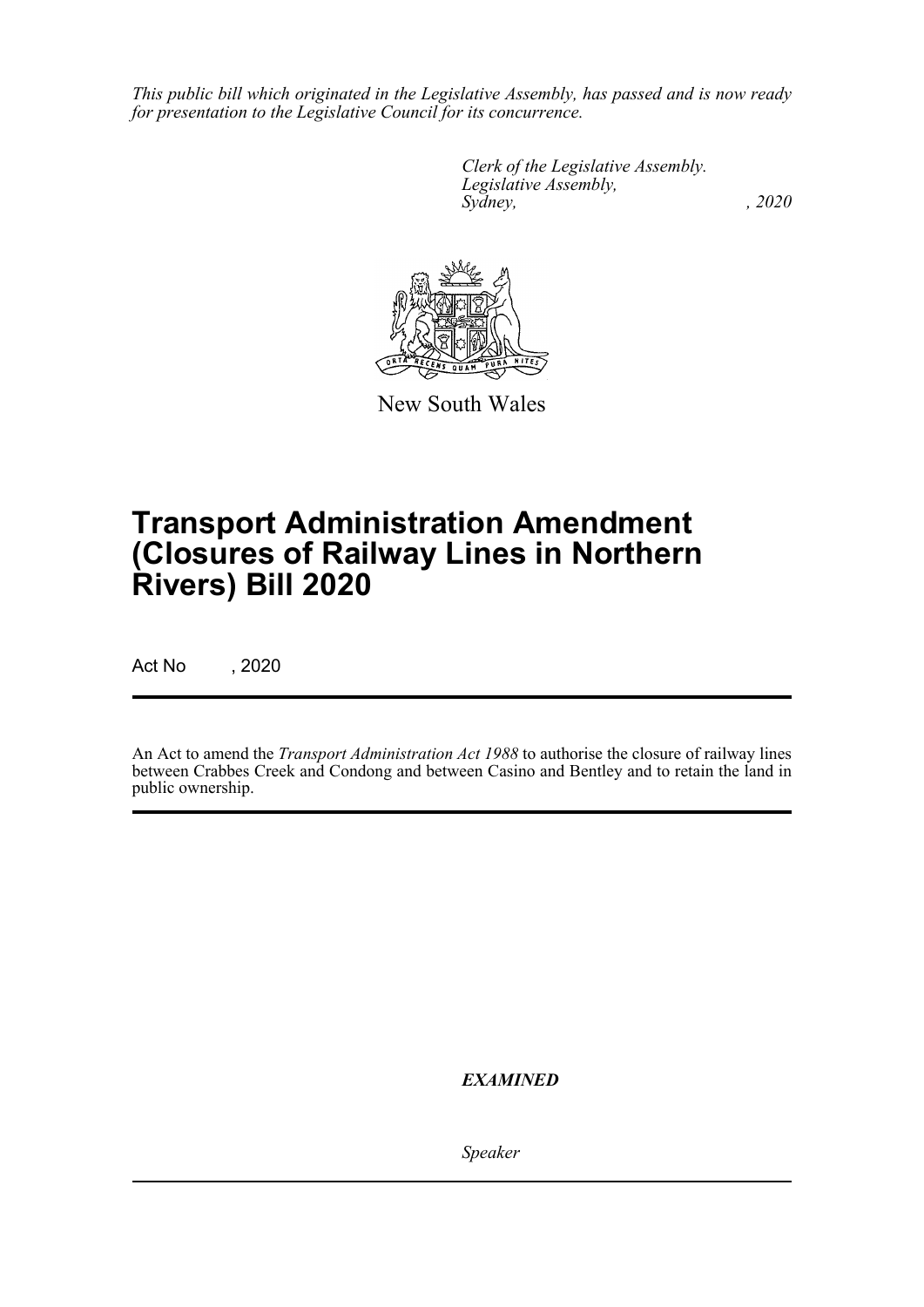Transport Administration Amendment (Closures of Railway Lines in Northern Rivers) Bill 2020 [NSW]

<span id="page-2-2"></span><span id="page-2-1"></span><span id="page-2-0"></span>

|     |     |                                                                                                                                                                                          | $\mathbf{1}$                                                                                                                                                                                                                                                                                                                                                                                                                                                                                                                                                                                                                                                                                                                                                                                                                                                                                                                          |
|-----|-----|------------------------------------------------------------------------------------------------------------------------------------------------------------------------------------------|---------------------------------------------------------------------------------------------------------------------------------------------------------------------------------------------------------------------------------------------------------------------------------------------------------------------------------------------------------------------------------------------------------------------------------------------------------------------------------------------------------------------------------------------------------------------------------------------------------------------------------------------------------------------------------------------------------------------------------------------------------------------------------------------------------------------------------------------------------------------------------------------------------------------------------------|
|     |     |                                                                                                                                                                                          | $\boldsymbol{2}$                                                                                                                                                                                                                                                                                                                                                                                                                                                                                                                                                                                                                                                                                                                                                                                                                                                                                                                      |
|     |     |                                                                                                                                                                                          | 3<br>4                                                                                                                                                                                                                                                                                                                                                                                                                                                                                                                                                                                                                                                                                                                                                                                                                                                                                                                                |
|     |     |                                                                                                                                                                                          | 5                                                                                                                                                                                                                                                                                                                                                                                                                                                                                                                                                                                                                                                                                                                                                                                                                                                                                                                                     |
|     |     |                                                                                                                                                                                          | 6                                                                                                                                                                                                                                                                                                                                                                                                                                                                                                                                                                                                                                                                                                                                                                                                                                                                                                                                     |
|     |     |                                                                                                                                                                                          | 7                                                                                                                                                                                                                                                                                                                                                                                                                                                                                                                                                                                                                                                                                                                                                                                                                                                                                                                                     |
|     |     |                                                                                                                                                                                          | 8                                                                                                                                                                                                                                                                                                                                                                                                                                                                                                                                                                                                                                                                                                                                                                                                                                                                                                                                     |
|     |     |                                                                                                                                                                                          | 9                                                                                                                                                                                                                                                                                                                                                                                                                                                                                                                                                                                                                                                                                                                                                                                                                                                                                                                                     |
|     |     | Provisions authorising closure of railway lines<br>in Northern Rivers                                                                                                                    | 10<br>11                                                                                                                                                                                                                                                                                                                                                                                                                                                                                                                                                                                                                                                                                                                                                                                                                                                                                                                              |
| 228 |     |                                                                                                                                                                                          | 12<br>13                                                                                                                                                                                                                                                                                                                                                                                                                                                                                                                                                                                                                                                                                                                                                                                                                                                                                                                              |
|     | (1) | For the purposes of section 99A, a rail infrastructure owner is authorised<br>to close the whole or any part of the railway line that runs from-                                         | 14<br>15                                                                                                                                                                                                                                                                                                                                                                                                                                                                                                                                                                                                                                                                                                                                                                                                                                                                                                                              |
|     |     | Crabbes Creek (Rail KM 909.95) to Condong (Rail KM 938.64),<br>(a)<br>and                                                                                                                | 16<br>17                                                                                                                                                                                                                                                                                                                                                                                                                                                                                                                                                                                                                                                                                                                                                                                                                                                                                                                              |
|     |     | Old Casino Station Precinct, Casino (Rail KM 806.9) to Back<br>(b)<br>Creek Bridge, Bentley (Rail KM 819.7).                                                                             | 18<br>19                                                                                                                                                                                                                                                                                                                                                                                                                                                                                                                                                                                                                                                                                                                                                                                                                                                                                                                              |
|     |     | from Central Station, Sydney.                                                                                                                                                            | 20<br>21                                                                                                                                                                                                                                                                                                                                                                                                                                                                                                                                                                                                                                                                                                                                                                                                                                                                                                                              |
|     | (2) | Accordingly, a rail infrastructure owner authorised under this clause<br>may sell or otherwise dispose of the land concerned and remove the<br>railway tracks and other works concerned. | 22<br>23<br>24                                                                                                                                                                                                                                                                                                                                                                                                                                                                                                                                                                                                                                                                                                                                                                                                                                                                                                                        |
| 229 |     |                                                                                                                                                                                          | 25                                                                                                                                                                                                                                                                                                                                                                                                                                                                                                                                                                                                                                                                                                                                                                                                                                                                                                                                    |
|     | (1) | The land referred to in clause 228 may be sold or otherwise disposed of<br>only if the transferee is-                                                                                    | 26<br>27                                                                                                                                                                                                                                                                                                                                                                                                                                                                                                                                                                                                                                                                                                                                                                                                                                                                                                                              |
|     |     | a transport authority within the meaning of section 94, or<br>(a)                                                                                                                        | 28                                                                                                                                                                                                                                                                                                                                                                                                                                                                                                                                                                                                                                                                                                                                                                                                                                                                                                                                    |
|     |     | a public subsidiary corporation of a transport authority, or<br>(b)                                                                                                                      | 29                                                                                                                                                                                                                                                                                                                                                                                                                                                                                                                                                                                                                                                                                                                                                                                                                                                                                                                                    |
|     |     |                                                                                                                                                                                          | 30                                                                                                                                                                                                                                                                                                                                                                                                                                                                                                                                                                                                                                                                                                                                                                                                                                                                                                                                    |
|     |     |                                                                                                                                                                                          | 31                                                                                                                                                                                                                                                                                                                                                                                                                                                                                                                                                                                                                                                                                                                                                                                                                                                                                                                                    |
|     |     |                                                                                                                                                                                          | 32                                                                                                                                                                                                                                                                                                                                                                                                                                                                                                                                                                                                                                                                                                                                                                                                                                                                                                                                    |
|     |     | body specified in subclause (1).                                                                                                                                                         | 33<br>34                                                                                                                                                                                                                                                                                                                                                                                                                                                                                                                                                                                                                                                                                                                                                                                                                                                                                                                              |
|     | (3) |                                                                                                                                                                                          | 35                                                                                                                                                                                                                                                                                                                                                                                                                                                                                                                                                                                                                                                                                                                                                                                                                                                                                                                                    |
| 230 |     |                                                                                                                                                                                          | 36                                                                                                                                                                                                                                                                                                                                                                                                                                                                                                                                                                                                                                                                                                                                                                                                                                                                                                                                    |
|     | (1) | The land referred to in clause 228 may be leased for recreation, tourism<br>or community and related purposes only.                                                                      | 37<br>38                                                                                                                                                                                                                                                                                                                                                                                                                                                                                                                                                                                                                                                                                                                                                                                                                                                                                                                              |
|     | (2) | This clause extends to the lease of the land by a person or body to whom<br>the land is transferred under clause 229.                                                                    | 39<br>40                                                                                                                                                                                                                                                                                                                                                                                                                                                                                                                                                                                                                                                                                                                                                                                                                                                                                                                              |
|     |     | <b>Name of Act</b><br>Commencement<br>(2)                                                                                                                                                | The Legislature of New South Wales enacts-<br>This Act is the <i>Transport Administration Amendment (Closures of Railway Lines in</i><br>Northern Rivers) Act 2020.<br>This Act commences on the date of assent to this Act.<br>Amendment of Transport Administration Act 1988 No 109<br>Schedule 7 Savings, transitional and other provisions<br>Insert at the end of the Schedule-<br>Part 31<br>Closure of railway lines from Crabbes Creek to Condong and from<br><b>Casino to Bentley</b><br>Note. Rail KM is rail kilometrage and measures distance in kilometres<br>Land to remain in public ownership<br>a State owned corporation, or<br>(c)<br>the Crown or a person or body acting on behalf of the Crown, or<br>(d)<br>a local council.<br>(e)<br>This clause extends to the sale or disposal of the land by a person or<br>This clause does not apply to a lease of the land.<br>Lease of land for certain purposes only |